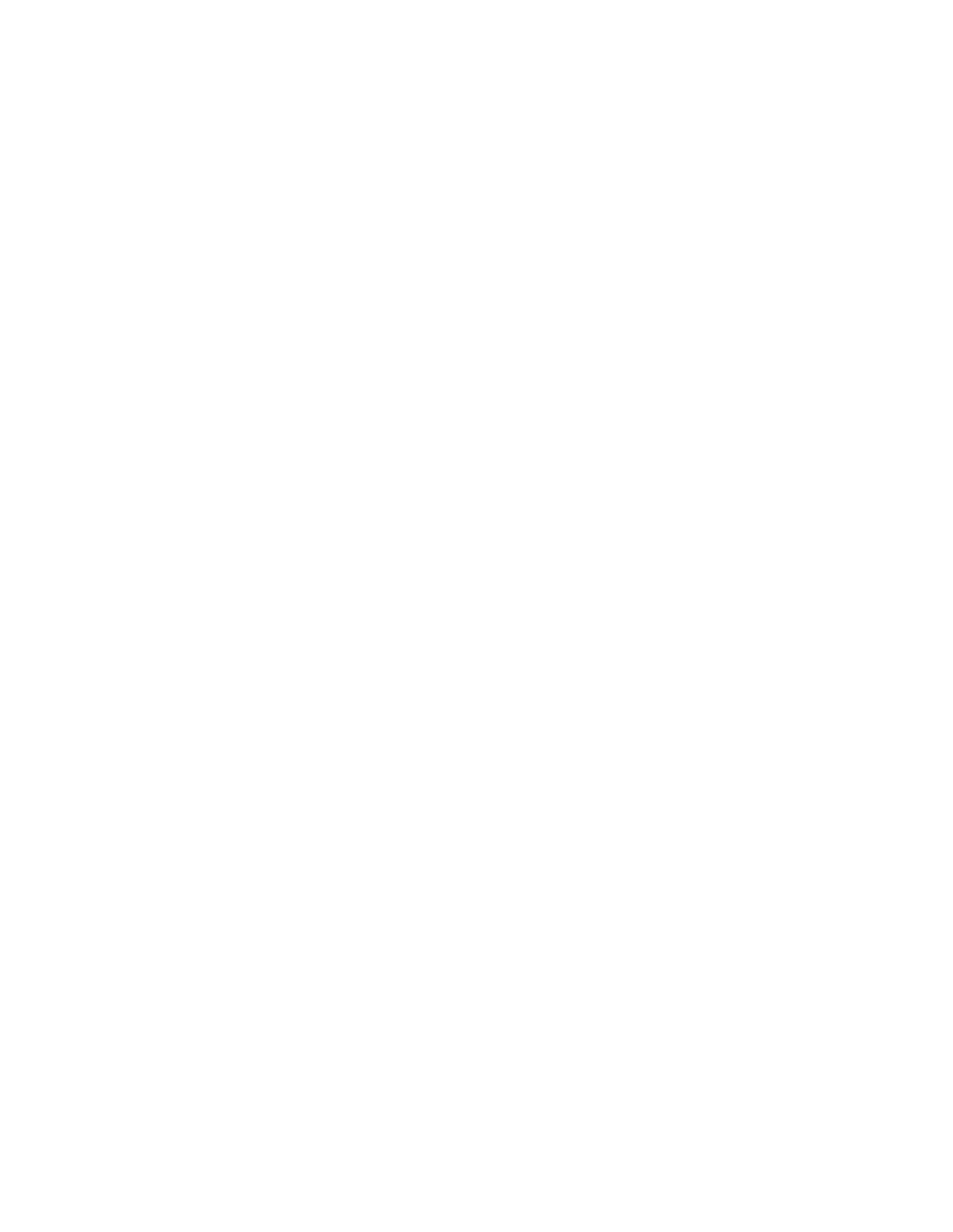To accomplish these goals this project has engaged the resources of:

- CHA, in assistance in developing and running a quality transformation collaborative
- The American Board of Pediatrics, to certify that the project meets MOC requirements
- EMMES/NAPRTCS to provide a pre-established collaborative network of Pediatric Nephrology Centers currently engaged in data collection and dissemination for the purpose of quality assurance

### **PDI Initiative Change Package/Bundle**

The collaborative improvement effort will have three areas of emphasis for peritoneal dialysis catheter care and maintenance. These areas of focus further codify and define best care approaches which may lead to infection rate reduction.

## BUNDLE #1:Peritoneal Dialysis Catheter Insertion Bundle:

- 1. Standardize CPD catheter exit-site orientation to the lateral or downward position
- 2. Standardize use of a single dose of a first generation cephalosporin at the time of CPD catheter placement
- 3. Standardize post-operative exit-site care to include standard duration without dressing change, use of sterile dressing changes until exit-site is healed, and immobilization of the CPD catheter during healing phase

### BUNDLE #2: Peritoneal Dialysis Training Bundle

- 1. Standardize Registered Nurse as training personnel
- 2. Standardize trainer to trainee (or family) ratio to 1:1
- 3. Standardize that at least one primary provider and alternate provider receive training for each patient
- 4. Standardize use of teaching aides such as photographs, mannequin or apron during training.
- 5. Standardize use of a pediatric-specific training manual.
- 6. Standardize inclusion of key aspects of training in the areas of hand washing, exit-site care and aseptic technique.
- 7. Standardize that post-training concept and demonstration tests be administered at the completion of training and one month following completion of training
- 8. Standardize that a home visit be performed during the training period

## BUNDLE #3: Peritoneal Dialysis Catheter/Exit Site Follow up Care Bundle

- 1. Standardize inclusion of objective score of exit-site, evaluation for immobilization of catheter and review of key aspects of training in monthly follow-up evaluation
- 2. Standardize that post-training concept and demonstration test be administered every 6 months
- 3. Standardize that re-training be performed after a peritonitis episode
- 4. Standardize use of prophylactic antibiotics after touch contamination or other break in aseptic technique according to the ISPD guidelines

## **PDI Initiative Core measures:**

## *Patient Outcome Measures*

- Exit-site infection rates defined as:
	- Number of infections for a time period, divided by dialysis-years time at risk and expressed as episodes per year (e.g. 0.43 episodes per year)

*SCOPE – Standardizing Care to improve Outcomes in Pediatric ESRD Revised: 1*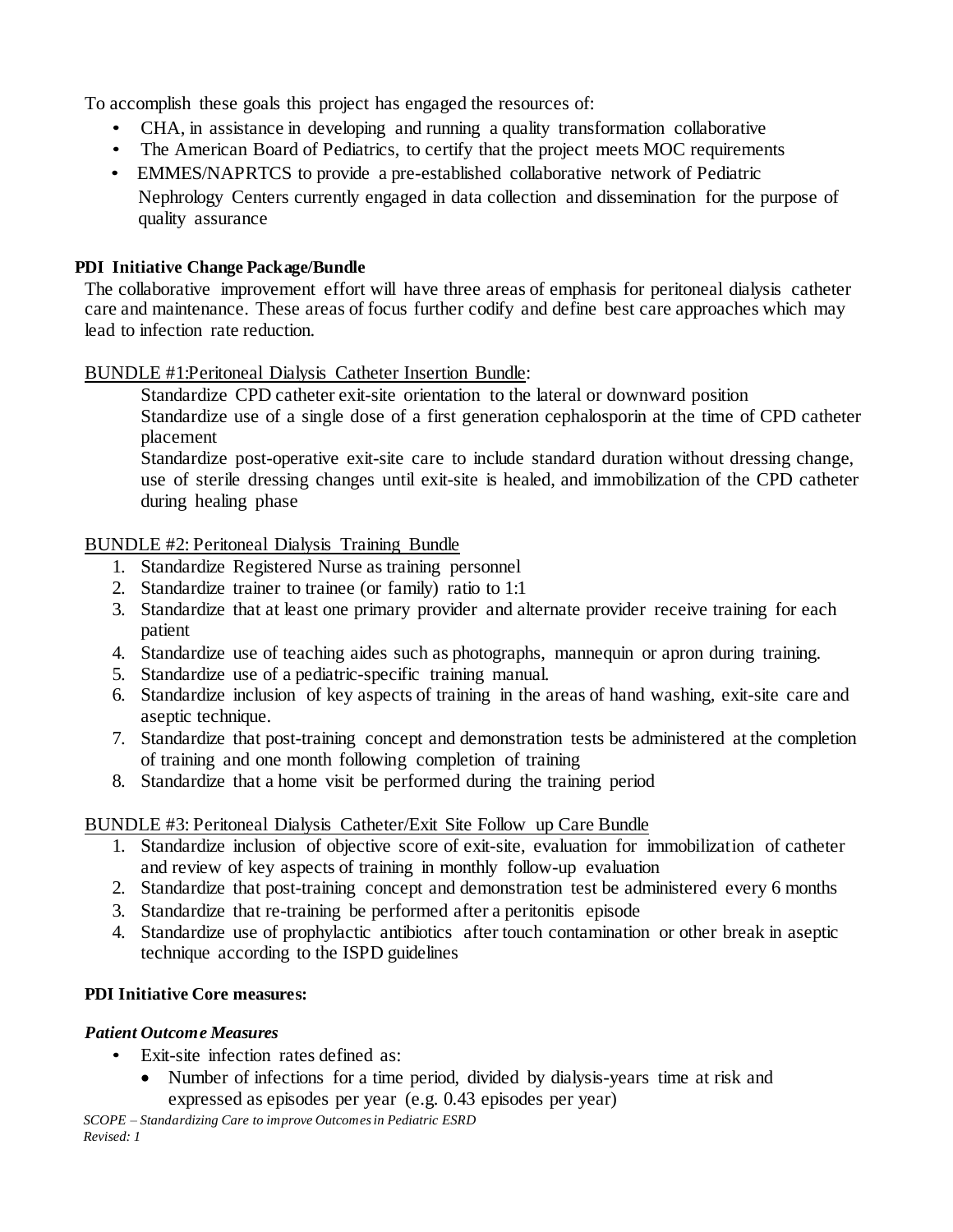- Months of peritoneal dialysis at risk, divided by number of episodes, and expressed as interval between episodes, as defined by the ISPD guidelines (e.g. 1 episode every 28.1 patient months)
- For the purposes of the project, an exit site infection will be defined as treatment for exit site infection. As per the ISPD guidelines, The diagnosis of a catheter exit-site infection should be made in the presence of a purulent discharge from the sinus tract, or marked pericatheter swelling, redness, and/or tenderness, with or without a pathogenic organism cultured from the exit site. Infectious symptoms should be rated according to an objective scoring system (see table below) and an infection should be assumed with a cumulative exitsite score of 4 or greater.

**Exit-Site Scoring System** 

|                  | 0 Points | 1 Point                      | 2 Points                           |
|------------------|----------|------------------------------|------------------------------------|
| Swelling         | No       | Exit only $(0.5 \text{ cm})$ | Including part of or entire tunnel |
| Crust            | No       | $< 0.5$ cm                   | $>0.5$ cm                          |
| Redness          | No       | $< 0.5$ cm                   | $>0.5$ cm                          |
| Pain on pressure | No       | Slight                       | Severe                             |
| Secretion        | No       | Serous                       | Purulent                           |

<sup>a</sup> Infection should be assumed with a cumulative exit-site score of 4 or greater.

- Peritonitis rates defined as:
	- Number of infections for a time period, divided by dialysis-years time at risk and expressed as episodes per year
	- Months of peritoneal dialysis at risk, divided by number of episodes, and expressed as interval between episodes, as defined by the ISPD guidelines
	- For the purposes of the project, a peritonitis episode will be defined as treatment for peritonitis. As per the ISPD guidelines, an empiric diagnosis of peritonitis should be made if the peritoneal effluent is cloudy, the effluent white blood cell (WBC) count is greater than 100/mm3, and at least 50% of the WBCs are polymorphonuclear leukocytes.
	- Relapsing peritonitis, defined as a recurrence of peritonitis with the same organism as in the immediately preceding episode, according to antibiotic susceptibilities, or a second culture negative infection within 4 weeks of completion of antibiotic treatment will be tracked, not be counted as a new infection.
	- Median infection rates for the program will be determined by calculating the infection rate for each patient, and then obtaining the median of these rates

## *Process Measures*

- Percent of patients for which all required catheter insertion, training and maintenance bundle components were implemented across dialysis unit
- Percent compliance with each bundle component in the dialysis unit
- Safety culture score at beginning of collaborative and annually thereafter

## *Additional Measures: Clinical and Demographic Data*

For risk stratification exploration, the following additional variables will be captured for all patients experiencing an exit-site infection or peritonitis episode: Also capture data (with exceptions noted below) on all patients at time of catheter placement.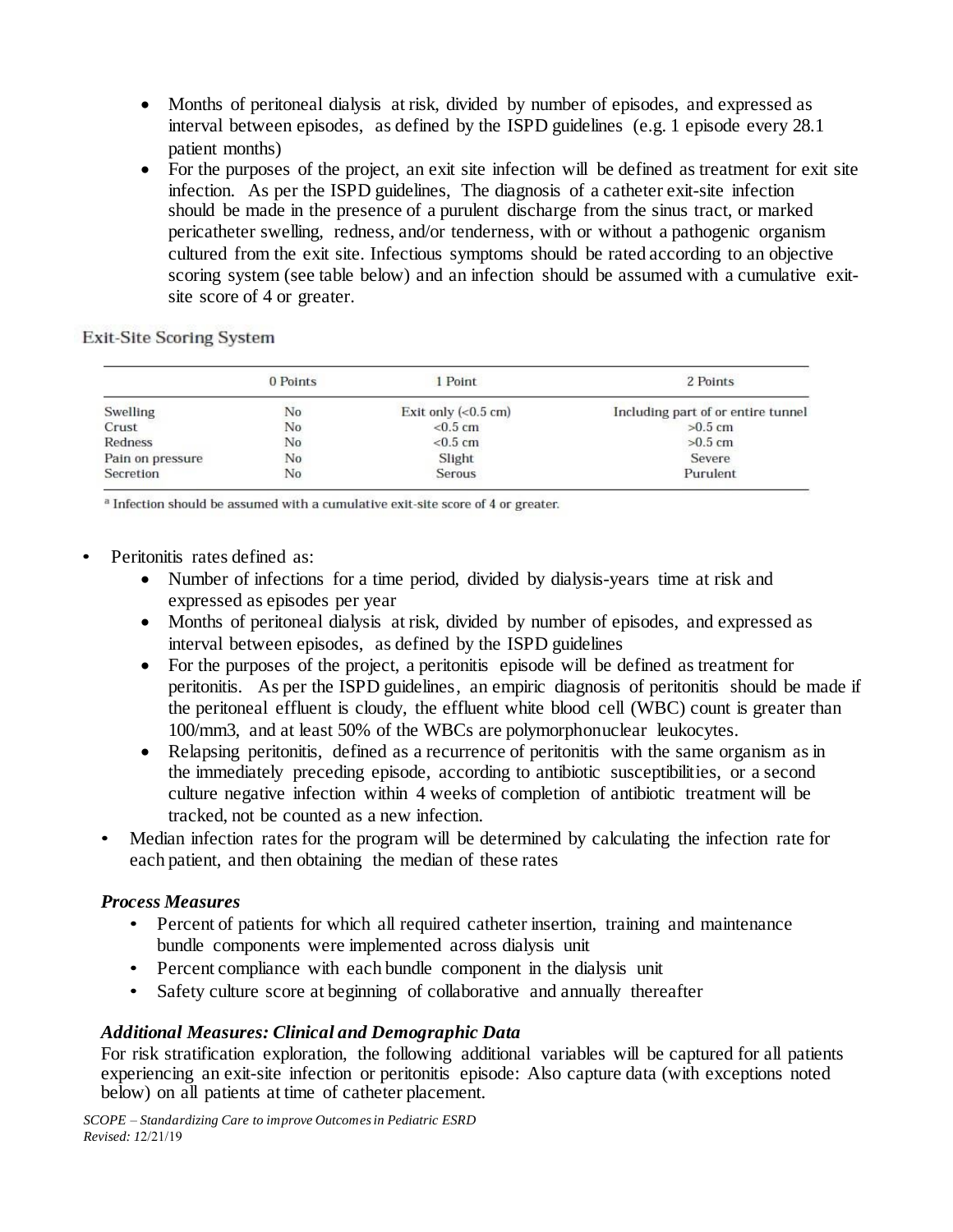- Age
- Cause of ESRD
- Date of dialysis initiation
- History of previous kidney transplant
- Presence of gastrostomy tube/button
- Presence of urinary stoma (continent or incontinent)
- History of touch contamination, catheter leak or other break in aseptic technique within one week of infection (only after infection)
- Characteristics of peritoneal dialysis catheter (Exit site orientation (up/down/lateral), tunnel configuration (swan neck, straight, single cuff, dual cuff)
- Type of adapter (titanium/other)
- History of screening for and/or treatment of S. aureus carriage in patient and/or caregiver
- Identity of provider performing dialysis at time of infection and whether that provider received training (only after infection)
- Type of immobilization device used
- For exit site infection: Exit site score at time of infection/Culture obtained (Y/N), if yes, organism recovered (Y/N) if yes, specify. (only after infection)
- For peritonitis: Culture results (include negative)/ Was this episode a relapse (ie same organism within 4 weeks?/ Outcome of episode (resolution/removal of catheter/reduction in membrane function) (only after infection)

# **Participants**

All hospital Pediatric Nephrology teams who perform chronic peritoneal dialysis are invited to participate in this project. Participants will include clinicians specializing in Pediatric Nephrology and quality improvement, and infection control professionals from across the country. Teams of all sizes are encouraged to participate. Institutional membership in CHA is not required.

## **Clinicians who participate will:**

- Receive the most current pediatric recommendations for the management of exit site infections and peritonitis in children (pediatric specific vs. extrapolated from adult data)
- Receive materials for use in clinical practice
- Learn early the results of collaborative studies and quality improvement projects
- Establish and implement best practices
- Contribute to the advancement of science and clinical practice
- Learn improvement science methods that can be applied to other topics
- Become a member of an esteemed collaborative
- Satisfy a requirement for Part IV maintenance of certification by the American Board of Pediatrics

The project requires Pediatric Nephrology clinical leadership and principal investigator roles that will gain experience in PDI reduction and elimination; a passion for achieving results; the ability to communicate with and engage physicians across the country; and the willingness to be visible and/or vocal at project related workshops and meetings. The Planning Committee was crucial in the development of the proposal and charter and includes key leaders in moving this national collaborative forward.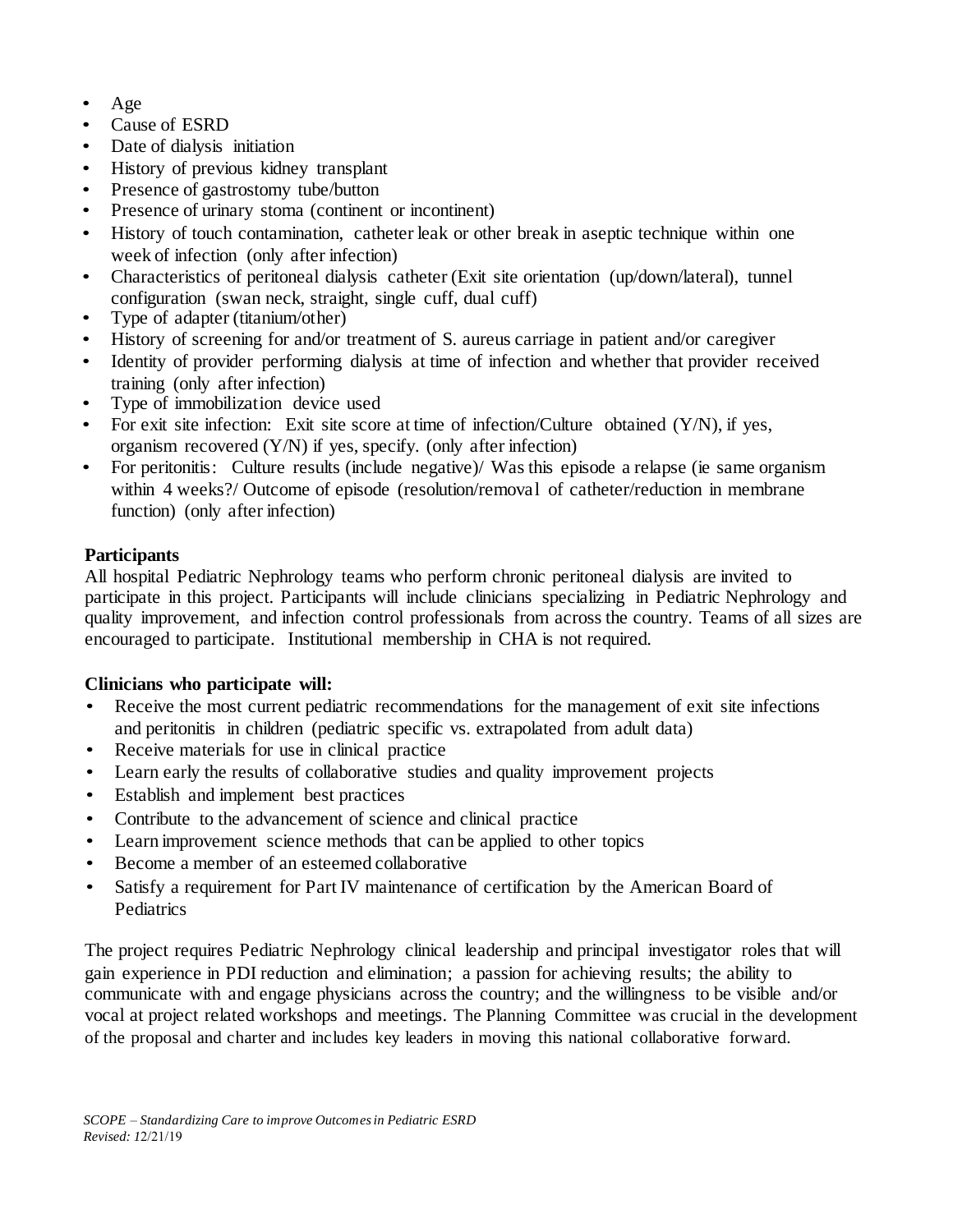### **Planning Committee**

- Mike Aldridge, MSN, RN, CCRN
- Paul Kurtin, MD
- Nancy McAfee, MSN, RN, CCN
- Marlene Miller, MD, MSc
- Alicia M Neu, MD
- Bradley A Warady, MD

### **SCOPE Faculty**

SCOPE is now led by a national faculty including clinical leaders, infectious disease specialists, and quality improvement experts.

- Brandy Begin, RN
- Chris Day, MD
- Jennifer Ehrlich, RN
- Alicia M Neu MD
- Bradley A Warady MD

# **Expectations and Boundaries**

For the length of time of this project, the PDI Clinical Faculty Steering committee and CHA will:

- 1. Provide an opportunity to participate in a collaborative that we believe can substantially reduce exit site infection and peritonitis rates in your patients
- 2. Provide evidence-based information on PDI
- 3. Teach participating centers how to apply a care model for reducing PDI
- 4. Teach the Model for Improvement
- 5. Offer coaching to Pediatric Nephrology teams on implementing and evaluating changes
- 6. Coordinate communication activities to keep participants connected to the steering committee and to colleagues during the improvement collaborative
- 7. Develop a framework for testing changes in care delivery
- 8. Provide tools, forms, and other aids to help with implementation of key areas of care for reducing PDI
- 9. Commit to writing multiple peer-review manuscripts with rigorous data analysis on collaborative efforts.

## **Participating organizations and teams are expected to:**

- 1. Commit a senior leader this may be the same person as the physician champion to support and promote the team working on the collaborative improvement project
- 2. Send one (required) or two(recommended) team members who have the authority to drive change, including the physician champion and, ideally, a nurse and/or infection control professional, to two 2-day learning workshops per year (travel costs to be covered by participating hospital)
- 3. Provide resources and support to the hospital's team (includes attending workshops, devoting time to data entry, testing and implementing changes, and promoting active senior leadership)